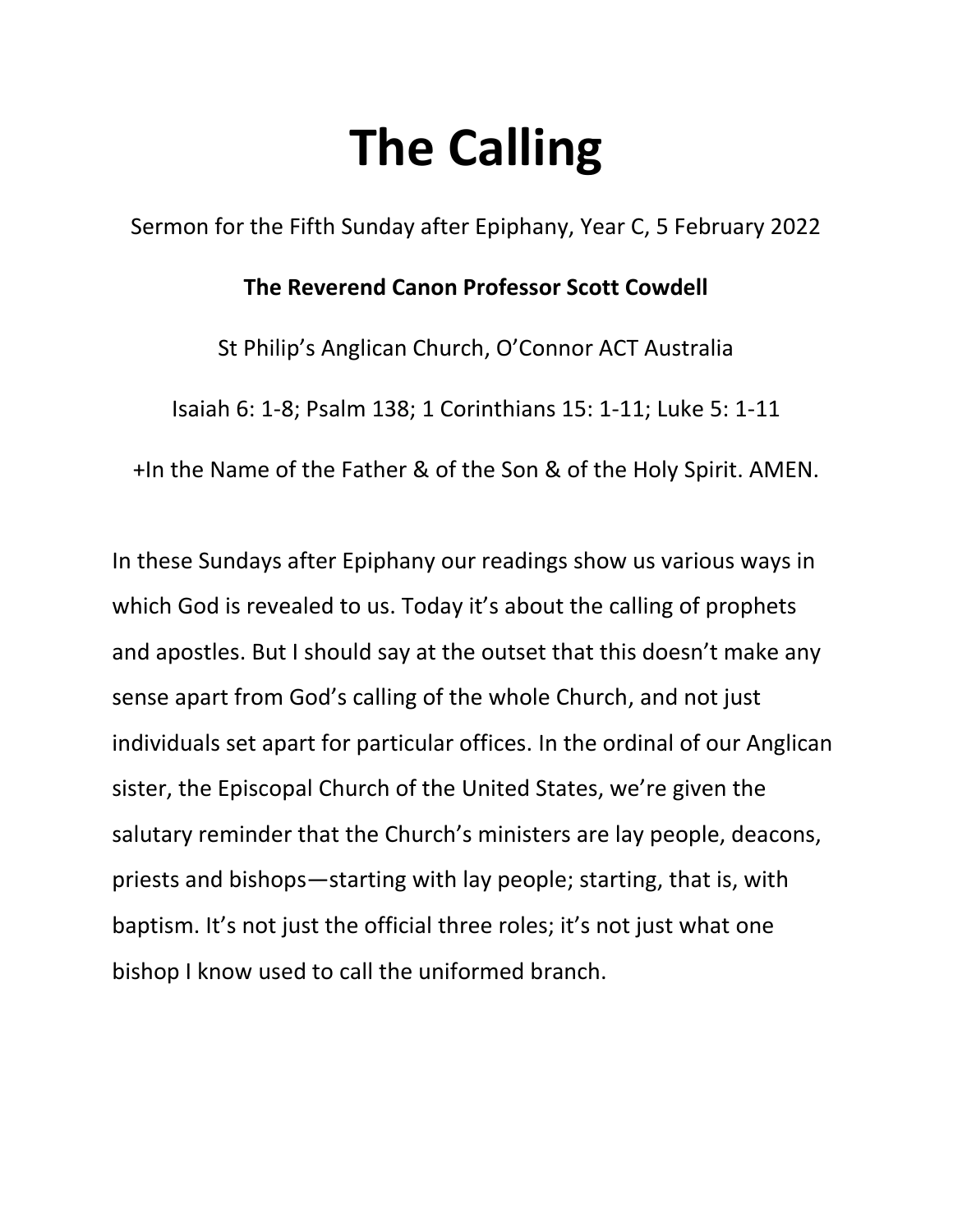Still, even the most Protestant and the most Pentecostal, the least Catholic among us, typically recognise the necessity of ordained ministry, or at least its practical inevitability. And it has ever been thus. The earliest Churches, those we read about and hear from in the New Testament, never existed as communities without apostolic leadership, and without those set apart by the apostles through the laying on of hands.

These days we're very aware of clergy and bishops who've disgraced their office, the Church and themselves but, worse, they've damaged vulnerable children and adults in their care. So, the attitude has to be got right, and careful checks have to be made. Psychological tests and regular reports are now required for theological students, with careful selection processes at each subsequent stage in ministry, and for each Church appointment, yet still we can get it wrong.

Today in our readings we see some aspects of this process of calling in its proper, healthy form, and I want to take a walk with you through some of the things I notice.

The first thing I notice is that calling to ministry begins with some sort of personal reality. Isaiah's prophetic call took place in the temple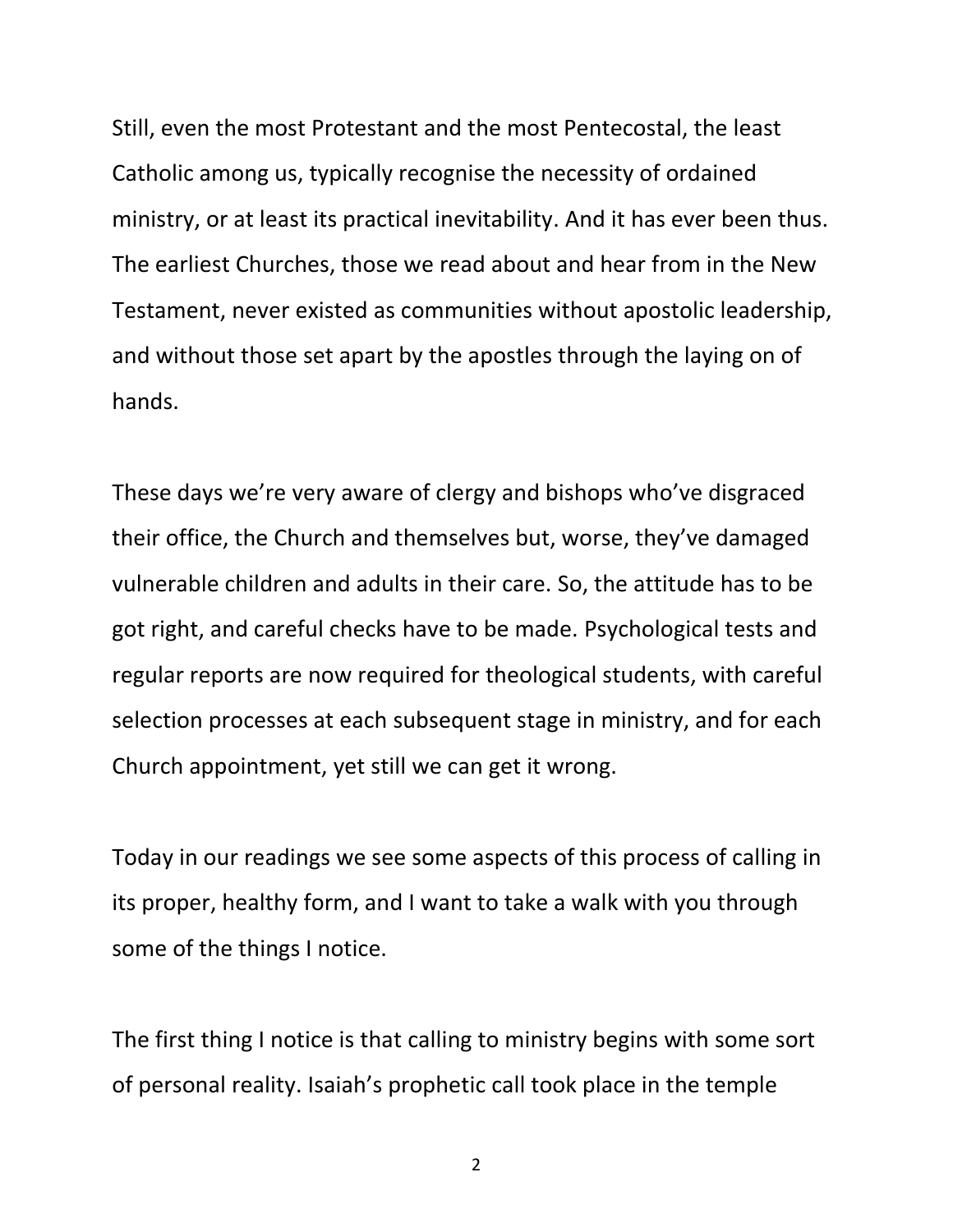liturgy, and an older generation of priests can testify to a sense of priestly calling that grew up in worship when they were boys. Anyway, Isaiah encountered God in the liturgy and that encounter became a calling. Paul testifies to the Corinthians that last of all in the revealing of his resurrection, Jesus revealed himself to Paul "as to one untimely born." And Peter is called with his fellow fisherman in today's Gospel through that eventful night out at sea with Jesus.

Of course, this personal calling thing can seem a bit much. I remember hearing a priest telling us that a disembodied voice on a Melbourne tram had said to him, "I want you to be a priest in my Church." Well, good luck to him, and I daresay there have been times when my clergy colleagues here would have appreciated something as definite as that. I've also heard enough of a certain Evangelical story of calling, which makes much of how reluctant the person was and how God had to keep at them—the subtext probably being that God considered them to be absolutely indispensable, as they no doubt considered themselves. I've also had to deal with theological students whose strong personal sense of calling thoroughly escaped the rest of us, and thankfully most of these fell by the wayside before it was too late—before they got ordained and then inflicted themselves on unlucky parishioners forever.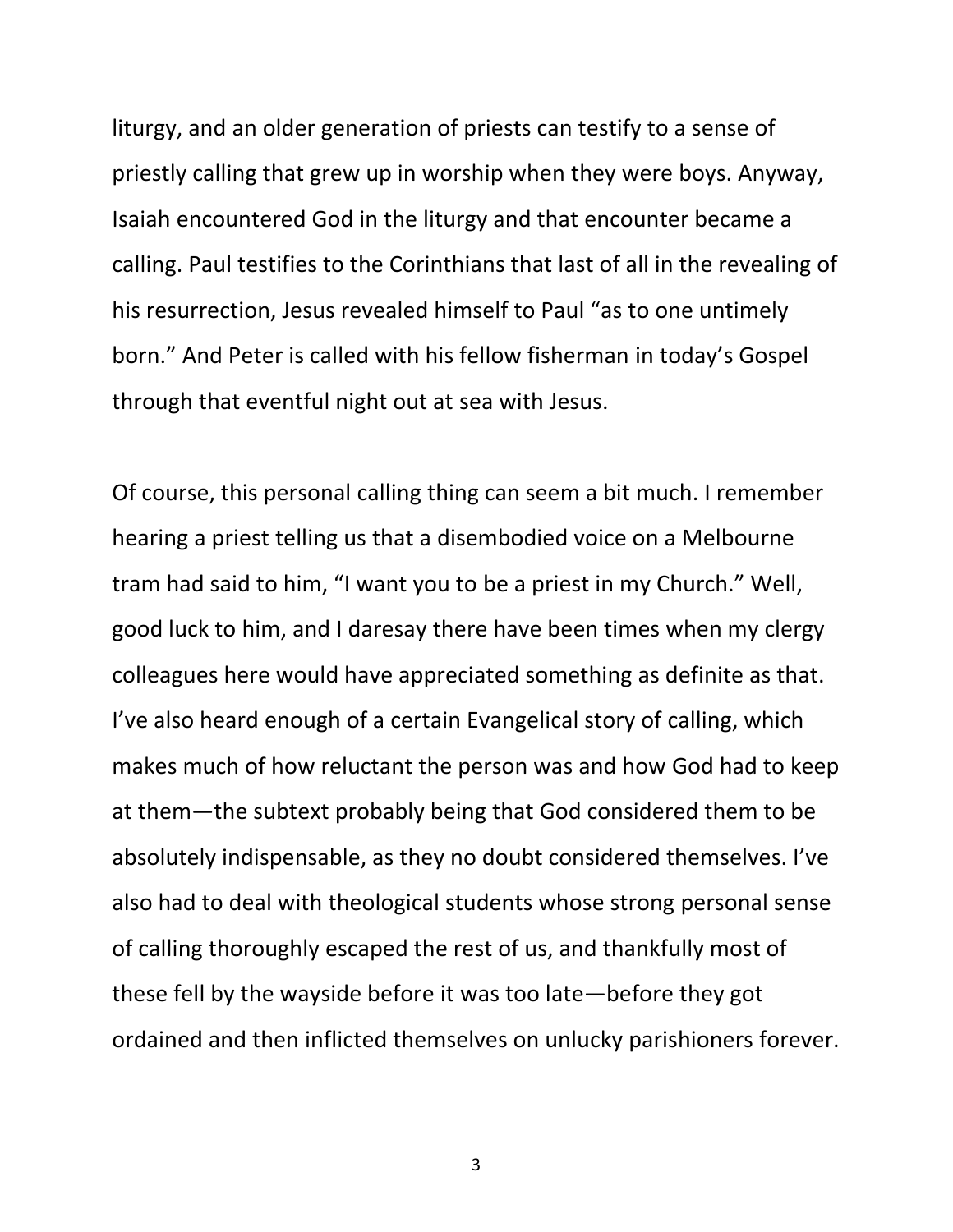I'm sure my clergy colleagues here have a variety of stories to tell about their own sense of calling, and one day they might share them with you if you're genuinely interested. For me it was nothing dramatic, and it grew through my childhood and adolescence. I remember a few moments that stood out. I won a Sunday School Prize—naturally—and they gave me *The Children's Book of French Saints*. I read it over and over, finding it fascinating and enticing. There was Religious Education once a week at Geebung Primary School, with the local curate who simply read C.S. Lewis's Narnia stories to us, which became the highlight of my school week. There were confirmation classes at age 11, with this same curate, then first communion followed by training and regular service as an altar boy—which, as I said, was a standard path to the priesthood for many boys of my vintage in the Catholic tradition of our Church, though that world's now almost entirely gone. Eventually, as a 21-year-old science graduate, I developed an overwhelming sense that I wanted to further deepen my search to understand reality by studying theology properly, having started reading it privately. They asked me in Brisbane when I lined up for selection why I was seeking to be a priest, and I said that I wanted to spend my life coming to grips with the gospel and sharing it with people—an answer that I'd still give today, by the way, 40 years on.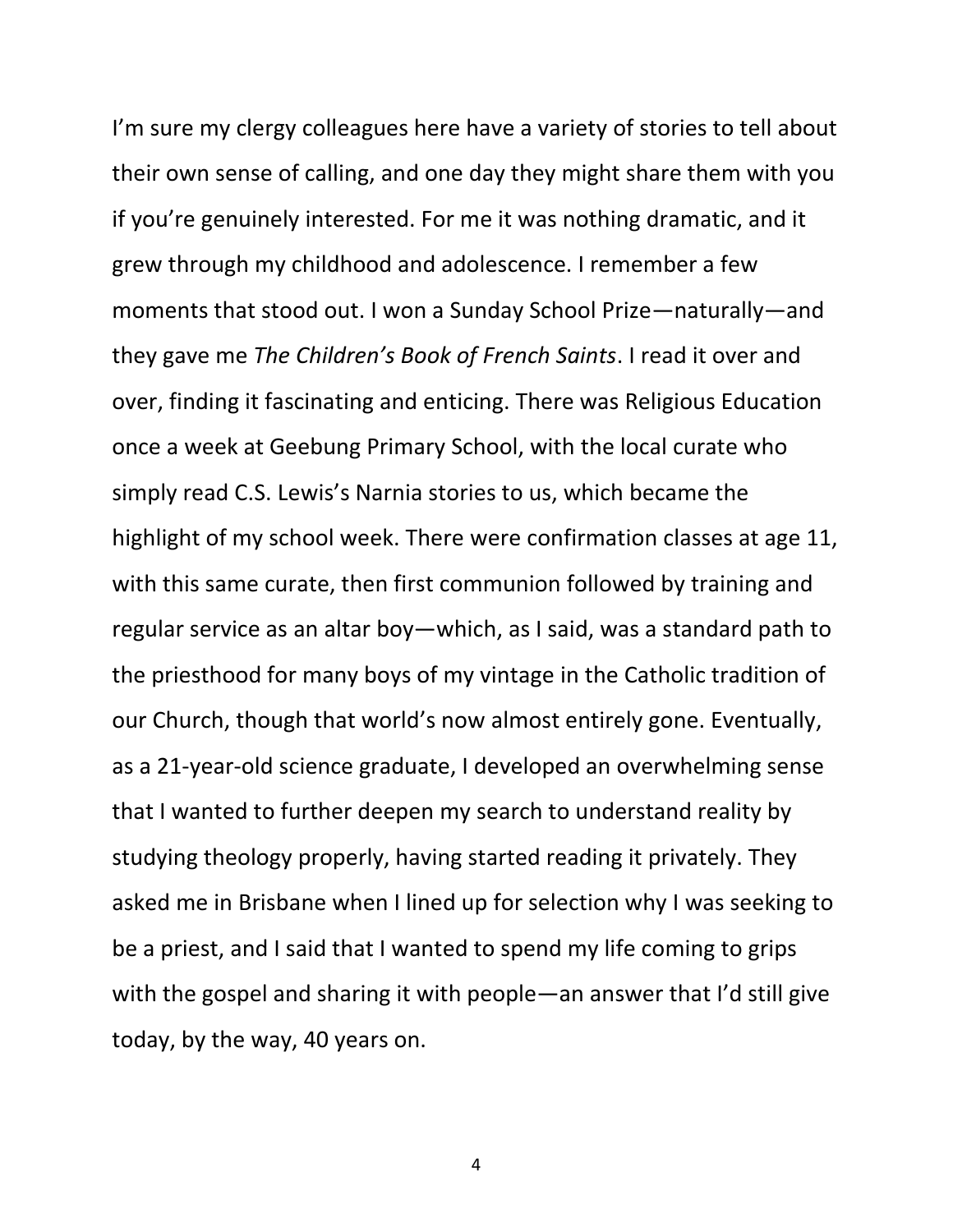None of this is dramatic or supernatural, but it does point to growing up with God and into God. It's this sense of life with God that we see in our Psalm today: thankful, personal, tested and proven through some difficulties in life, and something the psalmist wants to share. This is why we should never look for things like talent or a good speaking voice or stage presence, or a desire to help people, or whatever, when we're thinking if someone might make a good priest—let alone focus on their business skills or management potential when we're looking for a bishop. The real question is about their life with God—is their God real, and are they real, and do they have something personal with God that they can help make personal for us.

Something else I notice in our readings today is that none of those who are called rush forward with a sense of entitlement. They all respond with some good old-fashioned fear of God—not fear of judgement or disapproval but a proper concern about whether they have it in them to do it, whether they can do justice to the wonder and the love and the beauty of it all. Isaiah laments that he's a man of unclean lips and that all his people have unclean lips. Paul testifies that he once persecuted the Church, so that he couldn't be less qualified to be an apostle. Peter is overcome and falls at Jesus's feet, testifying to his sinfulness.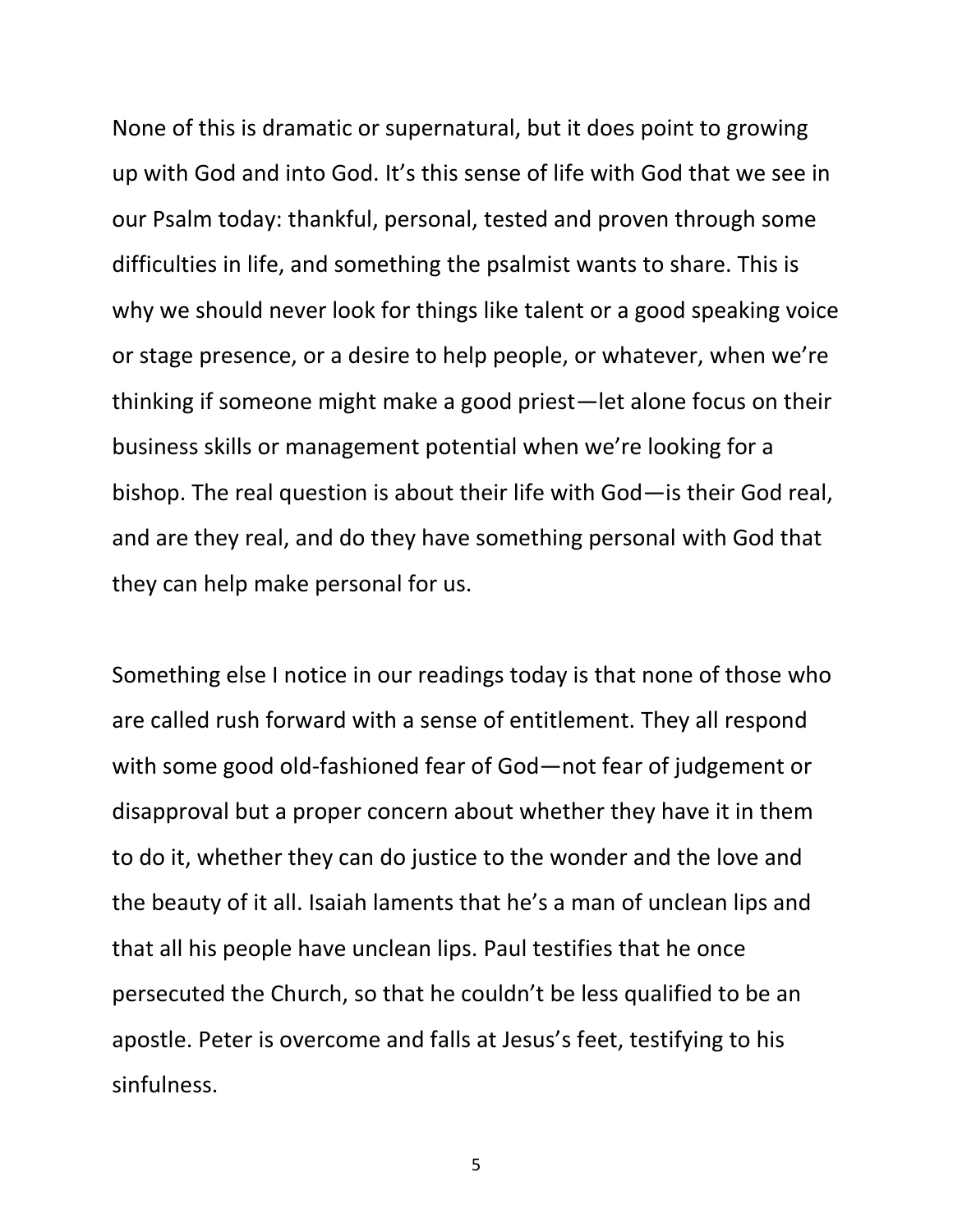Having worked a lot with theological students and having had my own doubts about being ready in the leadup to my own ordination, I recognise this prudent and spiritually healthy reserve, and I'm always very suspicious when I don't see it. In my own case it had to do with a sense of theological unpreparedness, feeling that I needed to work a lot more things out. So, since I was young and unattached and could manage it financially, I asked my bishop for an extra year to do more undergraduate subjects to round out my theological education, then for a further year to do honours. After my ordination I went straight on to doctoral study, all so that I could be better prepared—though by then I'd realised that my calling was to be a theologian as well as a priest. I'm always saddened when theological students resent their studies and can't wait to get out of college, as if they've got it all worked out. Which they then proceed to prove untrue by confidently preaching a lifetime of vacuous sermons to their prisoners.

It's appropriate that we never over-rate ourselves in ministry. Paul for one is happy to admit in our Epistle today that anything he achieved came by God working through him. And every good priest can testify thankfully to this sense of God's guidance and sustenance at crucial points in their ministry when people were relying on them. But Paul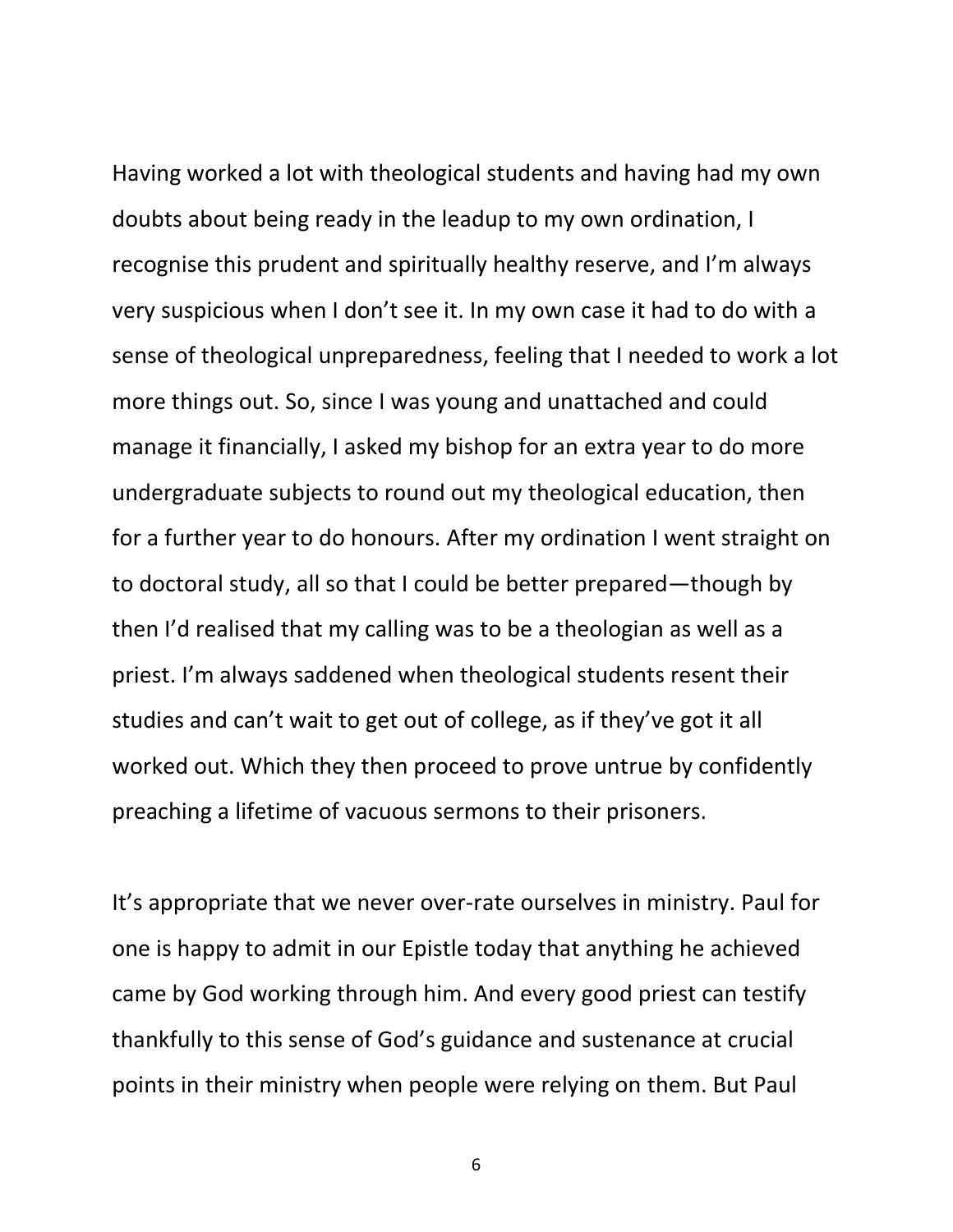and Isaiah and Peter all take heart and rise to the challenge—they don't excuse themselves from the responsibility of ministry out of false humility or what they tell themselves is reserve. So, humility and confidence go together in ministry, but the right sort of confidence, not the confidence of a narcissistic ego, which in fact usually cloaks a deep insecurity. As René Girard once wrote, "the difference between a good priest and a bad priest is total but subtle." I'd love to set that quote as an essay question for ministry students and see what they make of it.

Finally, friends, notice what all this is for. Isaiah is called to preach an unpopular message in dire circumstances. Paul sees himself as handing on a living tradition, about Jesus alive and changing the world and calling the Church to be part of that life, of that change. Peter and his fellow fisherman are called by Jesus to fish for people, and so the evangelistic die is cast. The Christian ministry is about all of those things, and we forget this at our peril—as do those clergy who effectively lose their faith and settle for mild social work, pottering about, embracing worthy causes, reading out sermons that they've got off the internet, and never helping anyone come to faith from one decade to the next.